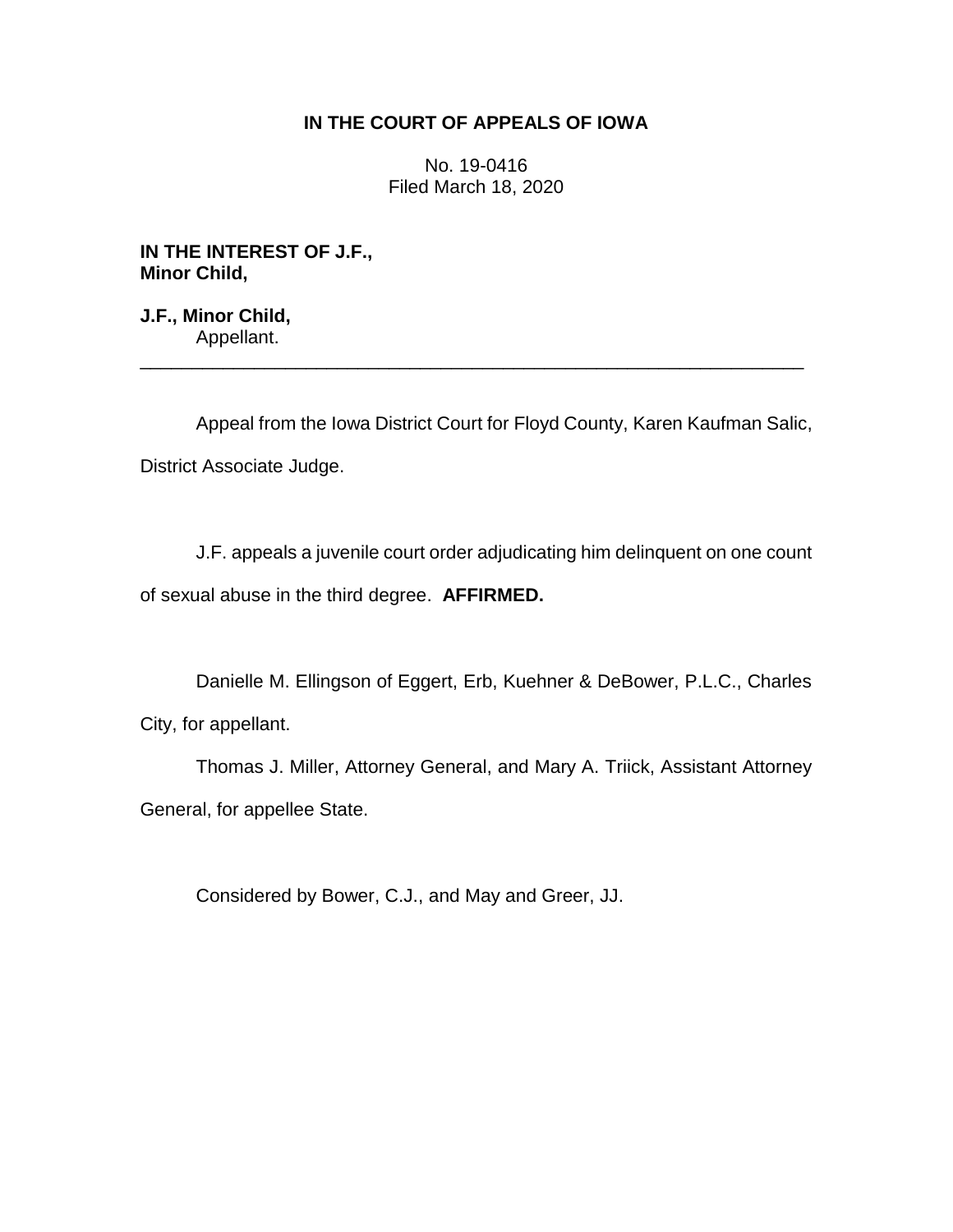**GREER, Judge.**

 $\overline{a}$ 

J.F. appeals a juvenile court order adjudicating him delinquent based on findings he committed the delinquent act that would constitute one count of sexual abuse in the third degree if he was an adult.<sup>1</sup> The key challenge is sufficiency of the evidence to support the adjudication.

"We consider the sufficiency of the evidence in juvenile delinquency adjudications de novo." *In re T.H.*, 913 N.W.2d 578, 582 (Iowa 2018). "Although we give weight to the factual findings of the juvenile court, especially regarding the credibility of witnesses, we are not bound by them." *In re A.K.*, 825 N.W.2d 46, 49 (Iowa 2013). "We presume the child is innocent of the charges, and the State has the burden of proving beyond a reasonable doubt that the juvenile committed the delinquent acts." *Id.*

The fighting issue boils down to a "he says, she says" dynamic. The State asserts J.F. committed sexual abuse in the third degree with another minor. J.F. denies any sexual abuse occurred. "Any sex act between persons is sexual abuse by either of the persons when the act is performed with the other person in any of the following circumstances: . . . 3. Such other person is a child." Iowa Code § 709.1(3). A person commits third-degree sexual abuse "when the person performs a sex act under" several circumstances, including when "[t]he other person is twelve or thirteen years of age." *Id.* § 709.4(1)(b)(2). A sex act includes

 $1$  A violation of state law that would constitute a public offense if committed by an adult is a delinquent act when committed by a minor child. *See* Iowa Code § 232.2(12)(a) (2017). Here, the public offense in question was performing a sex act upon a person who was twelve or thirteen years of age. *See* Iowa Code  $§ 709.4(1)(b)(2).$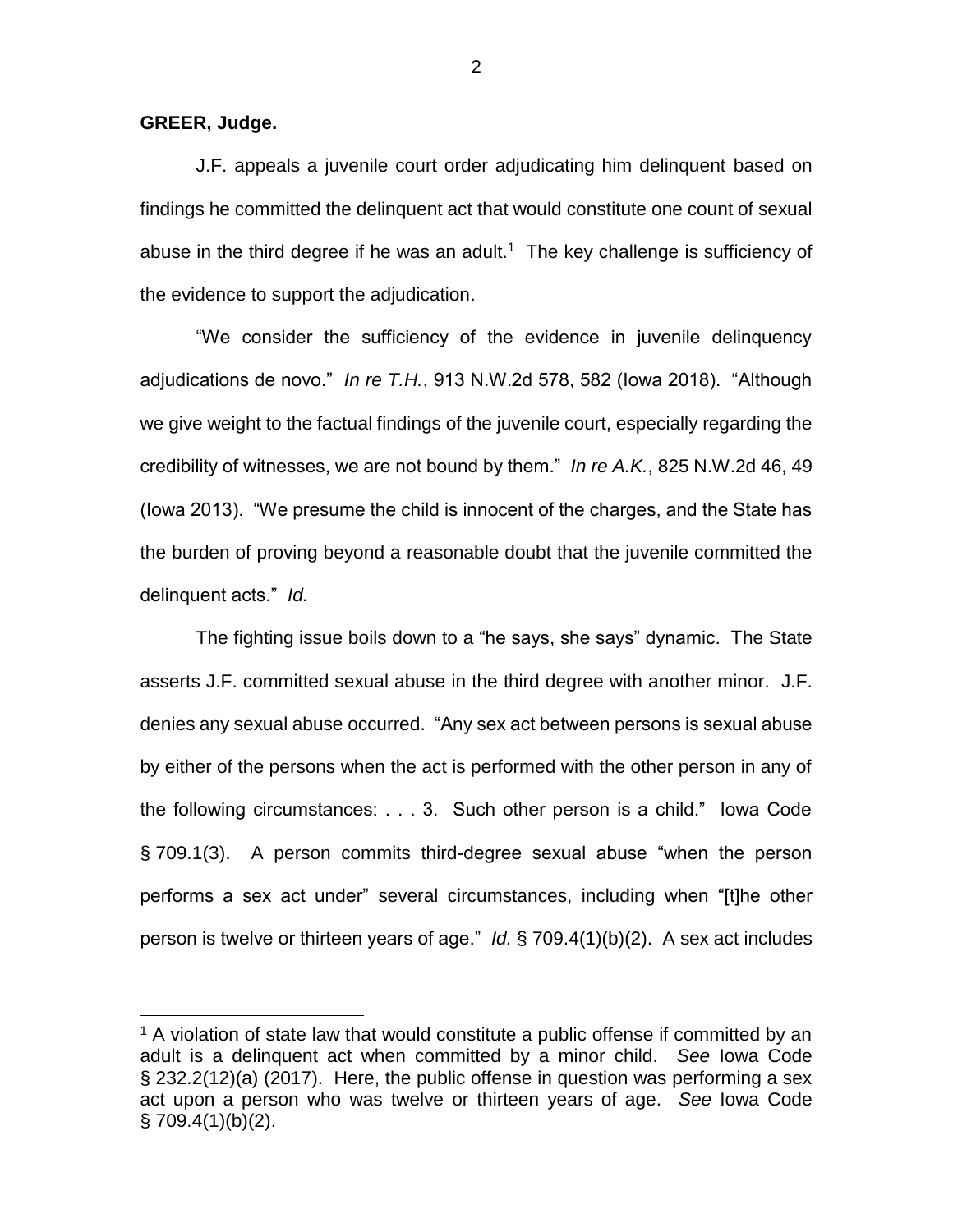"any sexual contact between two or more persons by . . . [c]ontact between the finger or hand of one person and the genitalia . . . of another person." *Id.* § 702.17(2). "[S]kin-to-skin contact is not required in order to establish a 'sex act' under section 702.17." *State v. Pearson*, 514 N.W.2d 452, 455 (Iowa 1994).

To respond, J.F. contends there is insufficient evidence of any criminal act. At the core of this delinquency proceeding are S.F.'s allegations against her schoolmate J.F. The events took place over three days during the winter of 2017– 2018. The juvenile court called these days "Days 1–3," but the exact dates and order of events were unclear. The court noted "that it occurred before April [2018] and while S.F. was 12 years old." On each of these three days, S.F. went over to the house of her classmate, K.B., to do homework and play.

On Day 1, S.F. testified she remembered jumping on the trampoline at K.B.'s house. K.B. did not remember exactly what day this happened, but "it was a day separate from the other two instances and [she] could not remember if it was before or after." Regardless, both girls recalled two male peers, J.F.—whose backyard connected with K.B.'s at the boundary corner—and I.R., coming over that day. Both girls also remembered that while the boys were at K.B.'s, they ran away with S.F.'s boots and did not give them back until K.B.'s mother intervened.

S.F. testified that the same day, J.F. asked if they wanted to go to his house to play. K.B. testified this happened on a different day, a Wednesday. The juvenile court identified this as happening on Day 2, which it also identified as a Wednesday. In any event, the girls went to J.F.'s house and while there, K.B. played basketball in the backyard with J.F., I.R., and another boy, E.J. It is unclear whether S.F. also played basketball with them, but there is no dispute that she was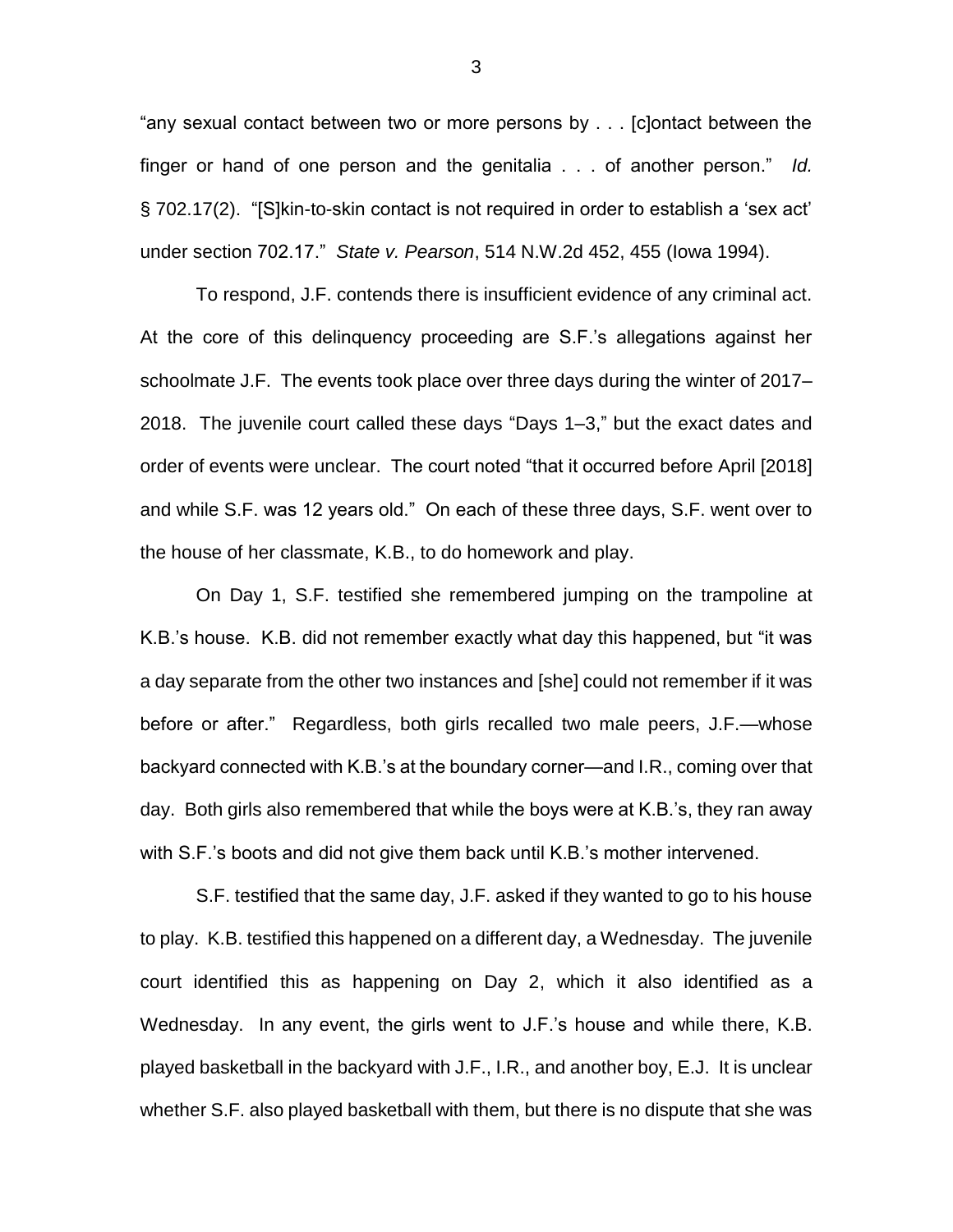present. At some point, S.F. and the boys began playing a game called "Smash or Pass," in which someone names a person and another participant replies with whether they would have sex with that person. K.B. was not involved in the game. K.B. testified that everyone else also played truth or dare and she overheard someone—she believed it was S.F.—say, "I dare you to touch my boobs." K.B. glossed over this comment and did not see if anything happened afterward. K.B. left before the other children to get ready for church, which she often attended on Wednesday nights.

After K.B. left, S.F. and the boys kept playing Smash or Pass. S.F. testified that the game became awkward but she continued to play along. Then, J.F. and E.J. began "hovering" beside S.F., one on either side of her, close enough that their sides were touching her. S.F. stated that all three boys began touching her body over her clothes with their hands. According to S.F., all three boys touched her buttocks, and J.F. and E.J. touched her vagina. $2$ 

The next day, which the juvenile court called Day 3, but which S.F. recalled being Day 2, S.F. and K.B. went over to J.F.'s house to play with him and the two other boys. K.B. left when it got dark out. S.F. stayed and "played along" with the boys. S.F. claims that at some point, the boys told her to bend over and each boy took a turn humping her from behind, touching their penises to her buttocks while clothed. Then, J.F. and E.J. touched S.F.'s breasts over her shirt. They next asked S.F. to pull up her shirt, S.F. complied, and J.F. and E.J. touched her breasts again

 $\overline{a}$ 

 $2$  The State filed delinguency petitions against all three boys, and their adjudicatory hearings were held together. Only J.F.'s delinquency adjudication is at issue in this appeal.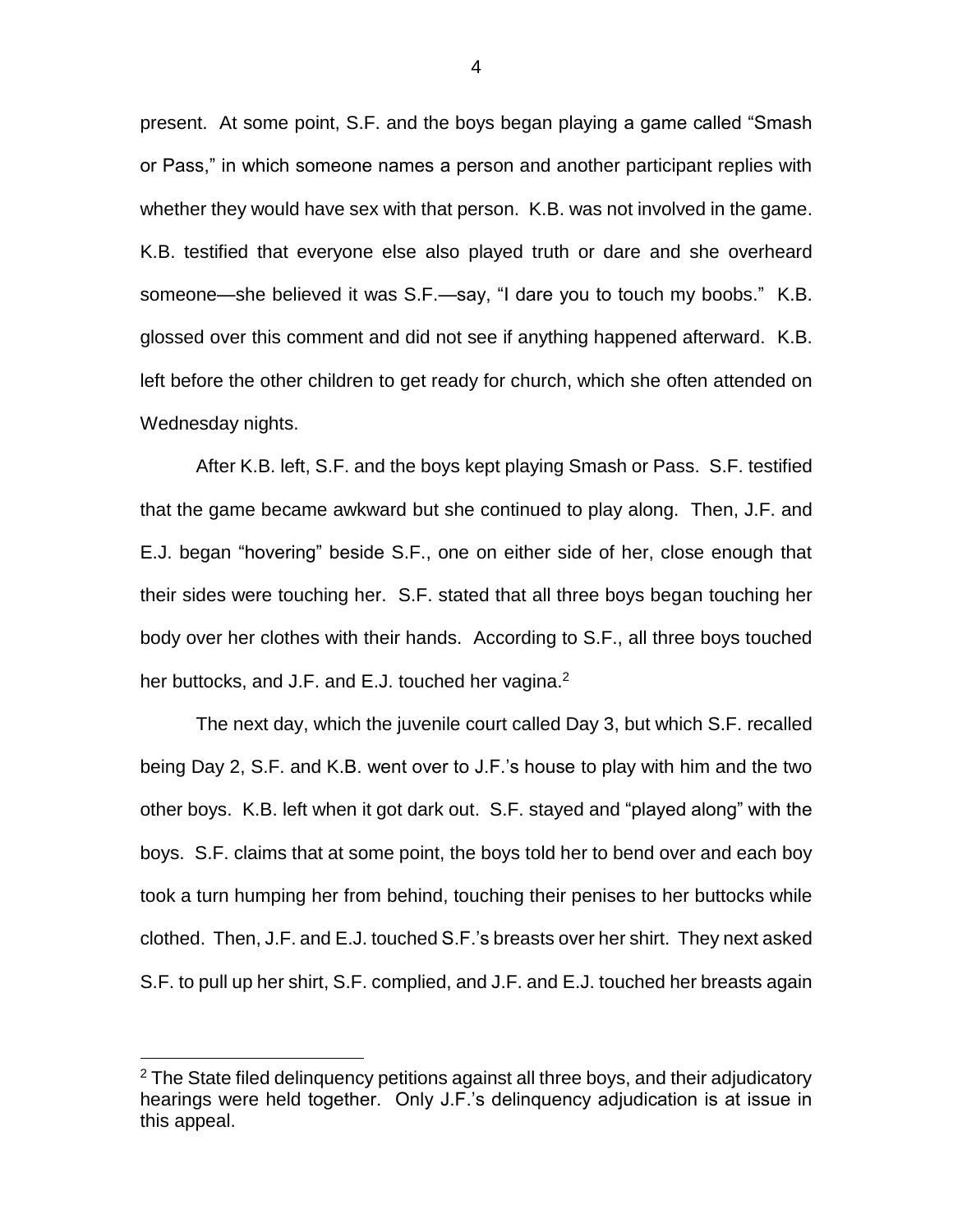underneath her shirt. After that, J.F. pulled up a pornographic video on his cell phone. While watching the video, J.F. rubbed S.F.'s thigh, touched her vagina over her clothes, and had her touch his penis over his clothes.

S.F. testified she, her siblings, and K.B. went to J.F.'s house one other time. K.B. recalled it being the next day, a Thursday. S.F. recalled playing hide and seek; K.B. recalled playing tag. S.F. testified that during the game J.F. made a comment about his penis, but no sexual contact occurred that day.

Eventually, S.F. told her school guidance counselor about what had happened while she was at J.F.'s house. She also told her mother. She underwent a forensic interview, and the police began investigating. The State filed a delinquency petition.

At the contested adjudicatory hearing, the court heard testimony from S.F., K.B., the school guidance counselor, the forensic interviewer, an investigator with the local police department, and J.F.'s mother. None of the boys testified at the hearing, as was their right.

S.F. was thirteen at the time of the adjudicatory hearing. During her testimony, she had to be reminded several times to move the microphone closer and speak loudly enough for the court to hear. The court reporter noted S.F. had "no audible response" many times while she was testifying. Both the court and the prosecutor had to remind S.F. that even though she was nervous she had to speak up. Several times, S.F. stated that she did not remember or did not know what happened when asked about the events of the three days but then would testify about what happened. She also acknowledged that she had changed her testimony from an earlier deposition when she said the boys had humped her after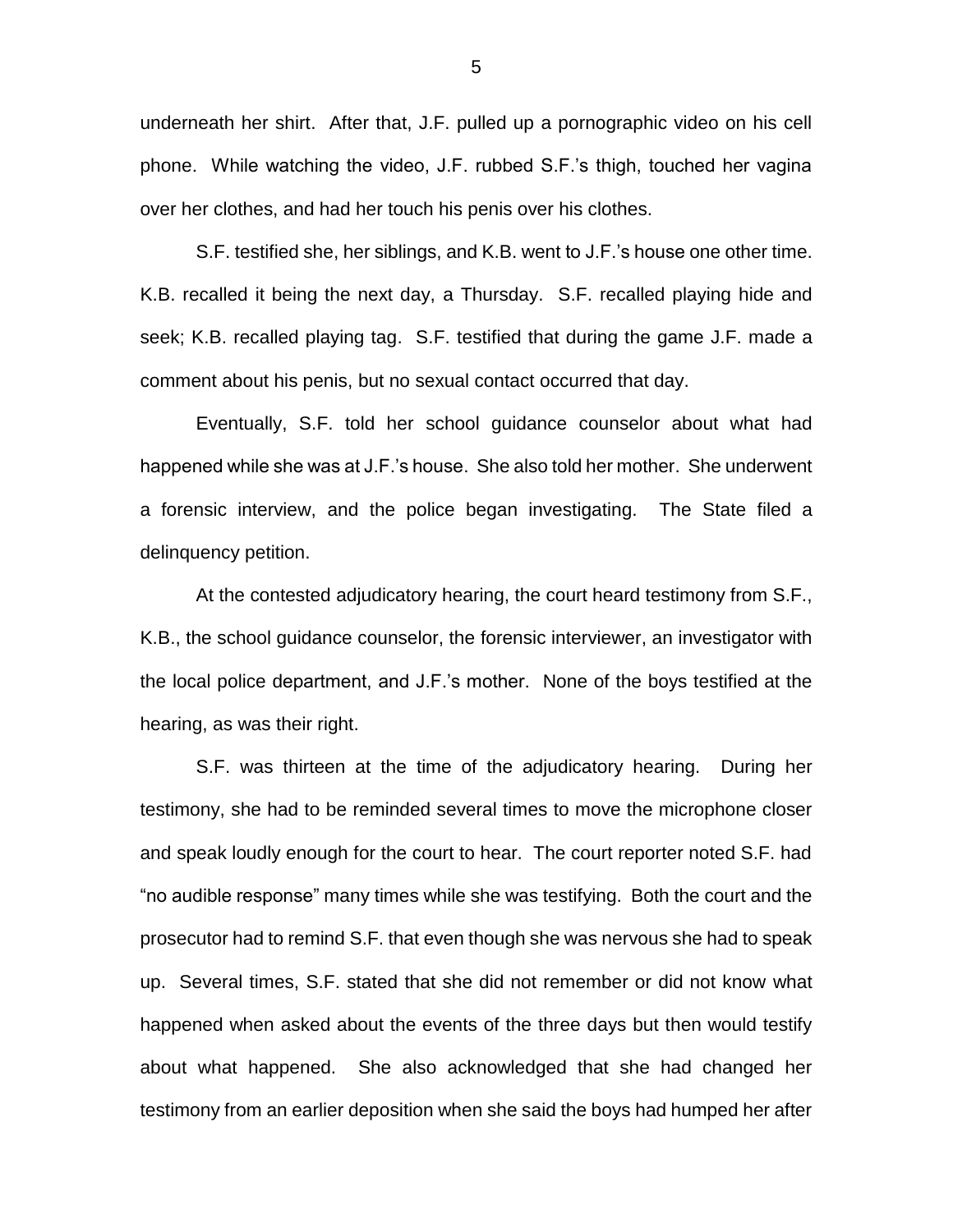she dropped her phone and bent down. She testified that she had lied earlier because she was scared.

To explain the inconsistencies, the forensic interviewer testified that it was rare for someone who has experienced abuse to recall the specific date on which an incident occurred. She also testified that people vary in how they remember events that happened on more than one occasion, with some people remembering each separate incident, and some people meshing the incidents together. Then, the police investigator testified about his investigation generally as well as about interviews he did with J.F. and the other boys. During this interview, J.F. denied the allegations.

In his defense, J.F.'s mother testified that J.F. would not have been home during the periods of time that S.F. alleged if it was during basketball season. She also observed that J.F. and I.R. would not have hung out at her house until November 21, but, after that, I.R. "was over quite a few times," sometimes when she was not home. She recalled several instances when E.J. was at her house and he and J.F. were outside playing basketball. She maintained that while she was not home some evenings, her children would not have played outside because it was against her rules. J.F.'s mother submitted a calendar showing the dates of J.F.'s basketball practices.

After the hearing, the juvenile court determined the State had proved J.F. committed the delinquent act that would constitute sexual abuse in the third degree beyond a reasonable doubt because

[J.F.] touched his hand to S.F.'s vagina over her clothing on Day 2 after having discussed whether or not they would like to have sex with each other. On Day 3, he rubbed his penis against S.F.'s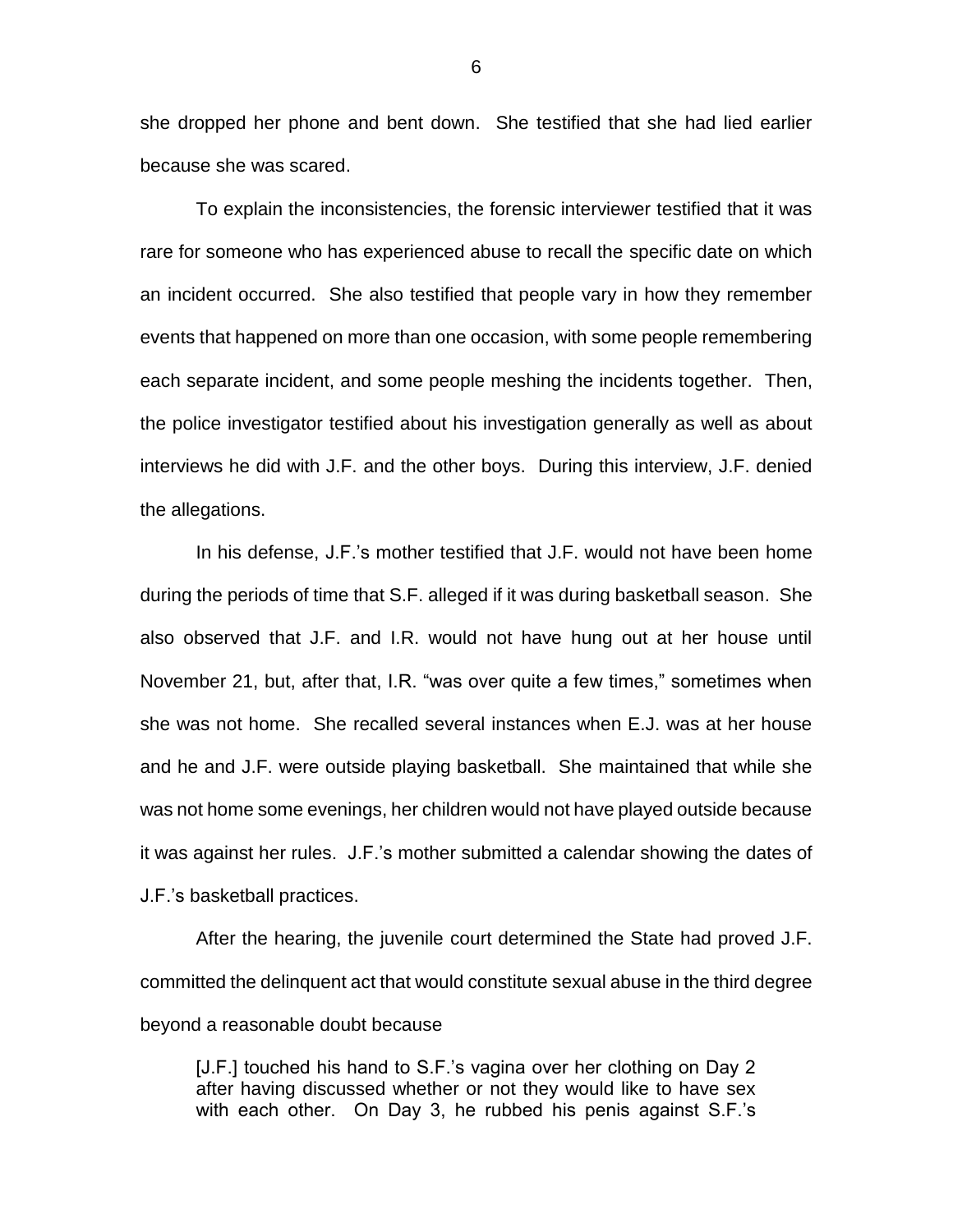buttocks, grabbed her breasts over and under her shirt, viewed pornography with her on his phone, touched his hand to S.F.'s vagina over her clothing and had her touch his penis over his clothing with her hand. These sex acts were done while two other boys were engaging in similar contact with S.F. S.F. was 12 or 13 when these acts occurred.

The court found S.F.'s testimony credible and noted that, while K.B. did not

witness any touching, K.B.'s testimony corroborated S.F.'s about the general events of the three days. Important to the court was the fact that

[s]hortly after Day 3, [K.B.] and S.F. had a falling out . . . . [T]he fact that they are not friends any longer and that their version of events are fairly consistent does lend credibility to both of them as they clearly have not conspired to fabricate a story against any of the boys.

In the end, the court did not find J.F.'s mother's testimony compelling. The court noted, "While [J.F.'s mother] is overly confident that her children never go outside or have friends over without her knowing, it seems these incidents would not have occurred much earlier than the end of November." The court discounted the mother's testimony because "there is about a 3–4 month window of when this could have occurred" and the calendar entries proved nothing "other than she works until 4 and there are some afternoons when she is not home for at least a period of time."

On appeal, J.F. argues reasonable doubt exists, claiming because the juvenile court misstated the facts and S.F.'s testimony was not credible, the State failed to prove beyond a reasonable doubt that a sex act occurred. J.F. claims that because the court "muddled" the facts about each day, and because some testimony is conflicting, there is insufficient evidence to adjudicate him delinquent. J.F. sees these misstatements as the court "grasping to find truth in testimony for